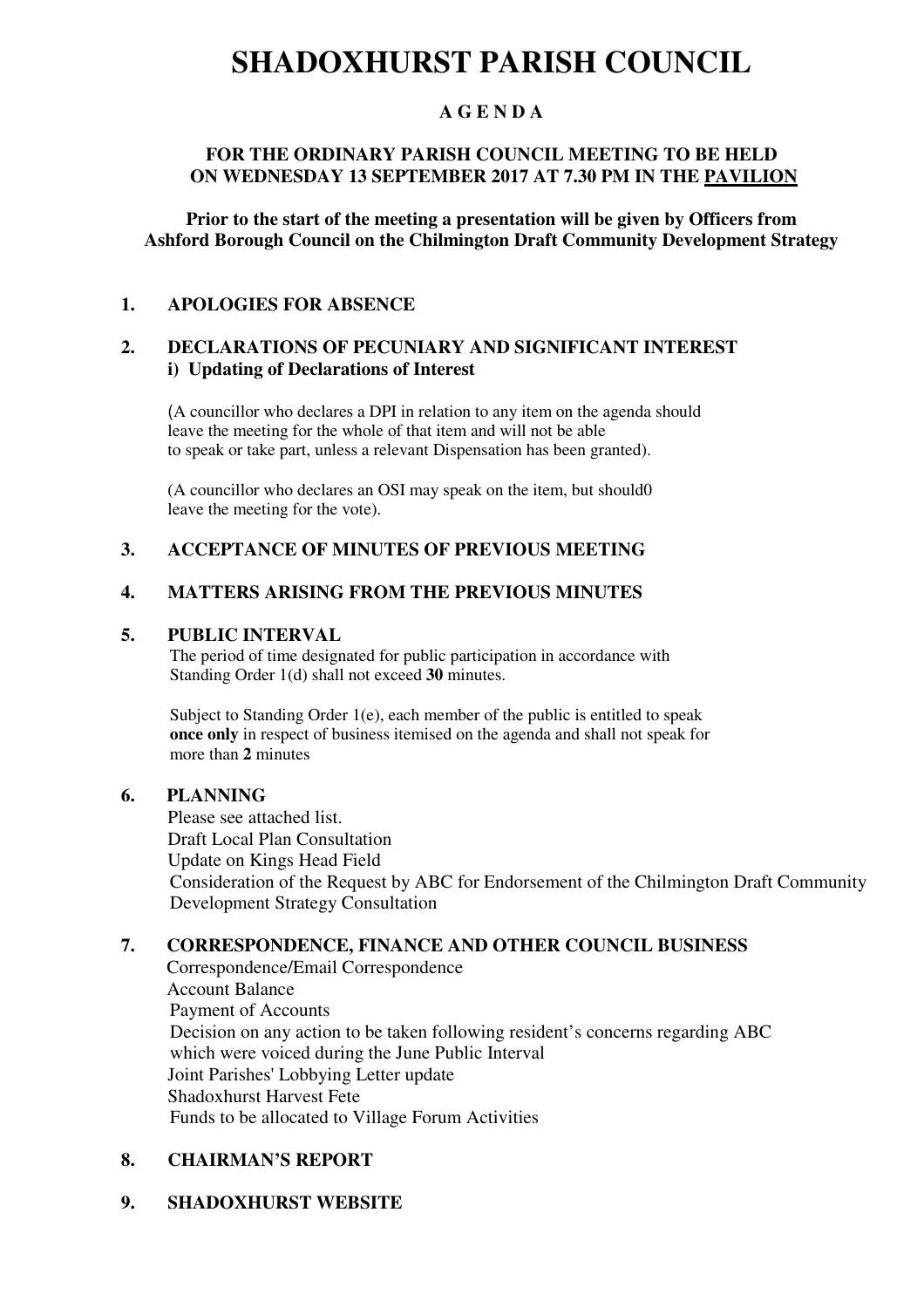## **10. VILLAGE HALL, PAVILION, RECREATION FIELD, VILLAGE GREEN AND SIGN**

Inspection of Village Hall before and following Hiring – Information item only General Issues relating to the Village Hall Final Acceptance of Quotation for Decoration of Village Hall Quotes for replacement lights Quotes for repairs to floor General Issues relating to the Pavilion Outside Lighting at the Pavilion Replacement of Toilet Window General Issues relating to the Field/Car Park/Play Area/Village Sign/Village Green Quotations for Community Exercise Equipment Replacement of Coin Meter in Hall Provision of Heater in Future Scholars Cupboard Recreation Field Fence Quotation for Landscaping around Sign

## **11. BOROUGH COUNCILLORS' REPORTS**

## **12. COUNTY COUNCILLOR'S REPORT**

**13. OUTSIDE REPORTS**  Footpath Warden

#### **14. VILLAGE RESPONSIBILITIES**

#### **15. ITEMS FOR INCLUSION ON THE AGENDA FOR NEXT MEETING**

#### **16. HIGHWAYS/PUBLIC RIGHTS OF WAY**

Painting of Yellow Lines in Woodchurch Road Bus Stop Lay By Parking outside Rectory Bungalows Briefing Note on the HGV abuse of rural roads in and around Shadoxhurst Village Speed Limits

#### **17. FORUM FOR EXCHANGE OF INFORMATION BETWEEN COUNCILLORS**

*Parish Clerk*   **6 September 2017**